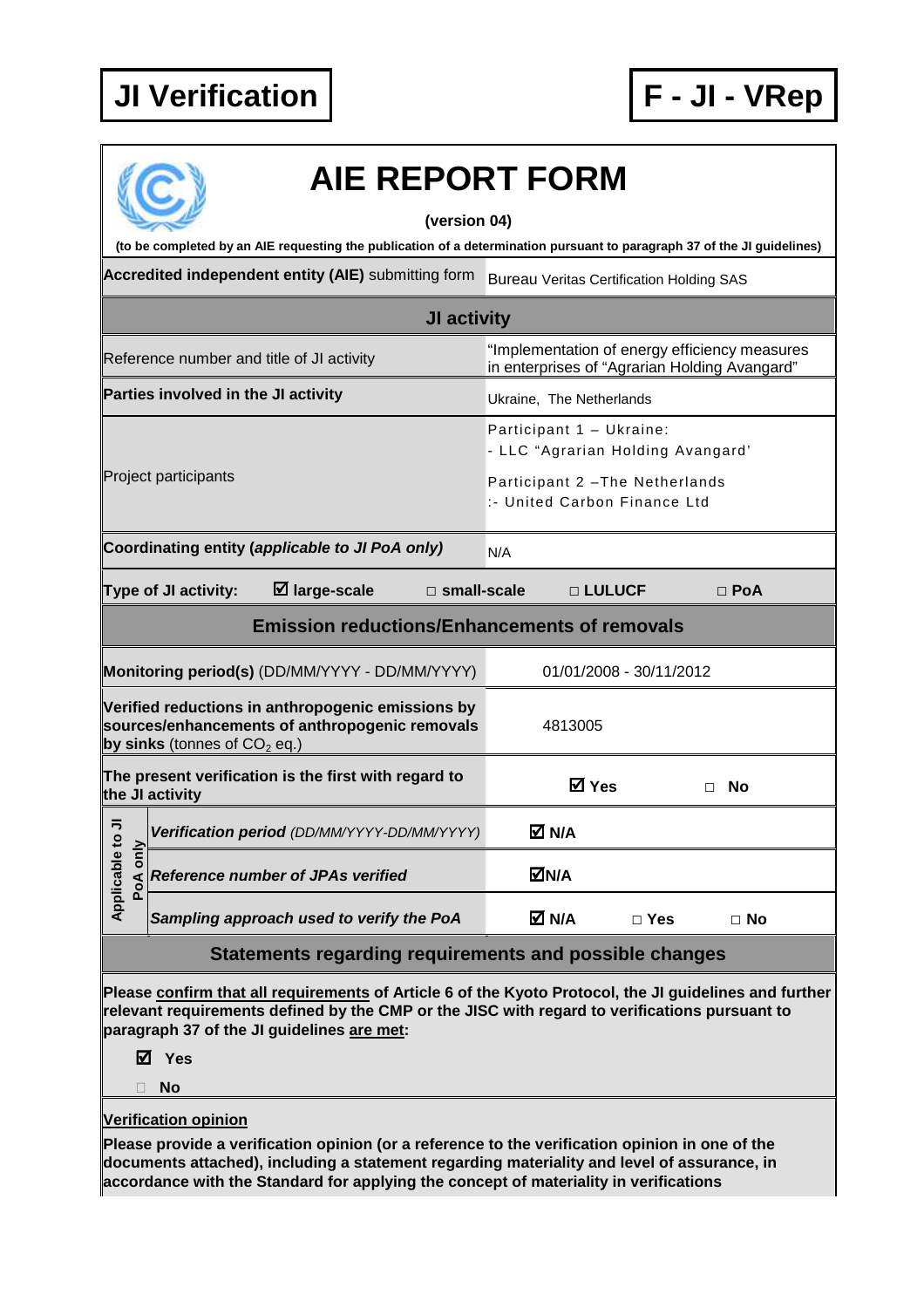The verification opinion is provided in the attached Verification Report, rev.01, of 24/12/2012.

| The project design was revised in the current<br>monitoring period, after the determination has<br>been deemed final                                |                                                                                                                                                                                                                                                                                                             | $\Box$ Yes |            | ⊠ No      |  |
|-----------------------------------------------------------------------------------------------------------------------------------------------------|-------------------------------------------------------------------------------------------------------------------------------------------------------------------------------------------------------------------------------------------------------------------------------------------------------------|------------|------------|-----------|--|
|                                                                                                                                                     | If yes, please list all revisions to the project design<br>and express a determination opinion (or provide a<br>reference to an attached document containing the<br>required information)                                                                                                                   | M N/A      |            |           |  |
|                                                                                                                                                     | If project design was revised in the current<br>monitoring period, please confirm that conditions<br>defined in JI guidelines (paragraph 33) are still met                                                                                                                                                  | M N/A      | $\Box$ Yes | $\Box$ No |  |
|                                                                                                                                                     | If project design was revised in the current<br>monitoring period, please confirm that the changes<br>do not alter the original determination opinion                                                                                                                                                       | M N/A      | $\Box$ Yes | $\Box$ No |  |
|                                                                                                                                                     | If project design was revised in the current<br>monitoring period, please confirm that:                                                                                                                                                                                                                     |            |            |           |  |
|                                                                                                                                                     | (a) Physical location of the project has not changed                                                                                                                                                                                                                                                        | M N/A      | $\Box$ Yes | $\Box$ No |  |
|                                                                                                                                                     | (b) If emission sources have changed, they are<br>reflected in an updated monitoring plan                                                                                                                                                                                                                   | M N/A      | $\Box$ Yes | $\Box$ No |  |
|                                                                                                                                                     | (c) Baseline scenario has not changed                                                                                                                                                                                                                                                                       | M N/A      | $\Box$ Yes | $\Box$ No |  |
|                                                                                                                                                     | (d) Changes are consistent with JI specific approach<br>or CDM methodology upon which the<br>determination was prepared for the project                                                                                                                                                                     | M N/A      | $\Box$ Yes | $\Box$ No |  |
|                                                                                                                                                     | The monitoring plan was revised in the current<br>monitoring period                                                                                                                                                                                                                                         |            | ⊠No        |           |  |
| If yes, please specify for which technologies and measures<br>under each type of JPA the monitoring plan was revised<br>(applicable to JI PoA only) |                                                                                                                                                                                                                                                                                                             |            |            |           |  |
| monitoring plans                                                                                                                                    | The current revisions to the monitoring plan<br>improve the accuracy and/or applicability of<br>information collected, compared to the original<br>monitoring plan without changing conformity with<br>the relevant rules and regulations for establishing                                                  | M N/A      | $\Box$ Yes | $\Box$ No |  |
|                                                                                                                                                     | List of documents attached to the verification report form                                                                                                                                                                                                                                                  |            |            |           |  |
|                                                                                                                                                     | Please attach relevant documents used in the verification process and mark below accordingly                                                                                                                                                                                                                |            |            |           |  |
| ☑                                                                                                                                                   | <b>Verification report</b>                                                                                                                                                                                                                                                                                  |            |            |           |  |
| □                                                                                                                                                   | Written approvals by the Parties involved, if applicable                                                                                                                                                                                                                                                    |            |            |           |  |
| ☑                                                                                                                                                   | <b>Other documents:</b>                                                                                                                                                                                                                                                                                     |            |            |           |  |
| ▫                                                                                                                                                   | Document listing all revisions to the project design, if applicable                                                                                                                                                                                                                                         |            |            |           |  |
| $\Box$                                                                                                                                              | Determination that the revisions to the project design, if applicable, do not alter the<br>original determination opinion and that the conditions defined by paragraph 33 of the<br>JI guidelines are still met                                                                                             |            |            |           |  |
| $\Box$                                                                                                                                              | Revised monitoring plan, if applicable                                                                                                                                                                                                                                                                      |            |            |           |  |
| $\Box$                                                                                                                                              | Determination that the revisions to the monitoring plan, if applicable, improve the<br>accuracy and/or applicability of information collected, compared to the original<br>monitoring plan without changing conformity with the relevant rules and regulations<br>for the establishment of monitoring plans |            |            |           |  |
| $\Box$                                                                                                                                              | Sampling plan, if applicable (JI PoA only)                                                                                                                                                                                                                                                                  |            |            |           |  |
| ☑                                                                                                                                                   | Any other documents (please list): Emission reductions calculation spreadsheet                                                                                                                                                                                                                              |            |            |           |  |